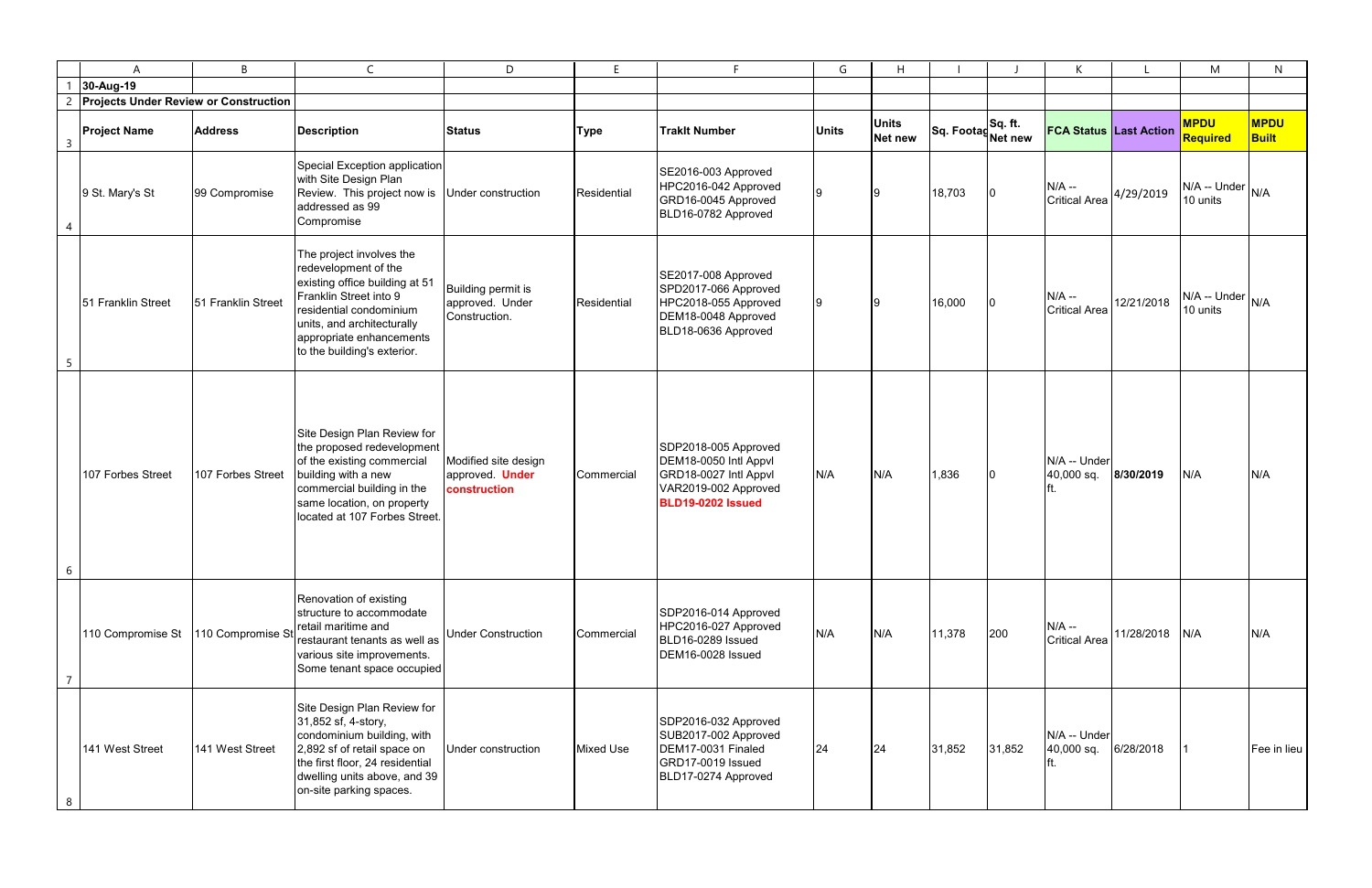|                | A                               | B                                   | $\mathsf{C}$                                                                                                                                                             | D                                                                                                                                                                                                       | E.            |                                                                                                                                                                                                       | G            | H                              |                               |        | K                                  |           | M                       | N                           |
|----------------|---------------------------------|-------------------------------------|--------------------------------------------------------------------------------------------------------------------------------------------------------------------------|---------------------------------------------------------------------------------------------------------------------------------------------------------------------------------------------------------|---------------|-------------------------------------------------------------------------------------------------------------------------------------------------------------------------------------------------------|--------------|--------------------------------|-------------------------------|--------|------------------------------------|-----------|-------------------------|-----------------------------|
| $\overline{3}$ | <b>Project Name</b>             | <b>Address</b>                      | <b>Description</b>                                                                                                                                                       | <b>Status</b>                                                                                                                                                                                           | <b>Type</b>   | <b>Traklt Number</b>                                                                                                                                                                                  | <b>Units</b> | <b>Units</b><br><b>Net new</b> | Sq. Footag Sq. ft.<br>Net new |        | <b>FCA Status Last Action</b>      |           | <b>MPDU</b><br>Required | <b>MPDU</b><br><b>Built</b> |
| 9              | 285 West Street                 | 285 West Street                     | 18 New Townhouse Units                                                                                                                                                   | <b>Building permits under</b><br>review. Grading permit<br>is issued. Grading<br>underway                                                                                                               | Residential   | SDP2017-026 Approved<br>GRD18-0022 Issued<br>BLD18-0517-534 Review                                                                                                                                    | 18           | 18                             |                               |        | N/A -- Under<br>40,000 sq.         | 3/29/2019 | $\overline{2}$          | Fee in lieu                 |
| 10             | 418 Fourth Street               | 418 Fourth Street                   | Second floor building<br>addition & improvements to<br>the parking lot                                                                                                   | Variance approved by<br>Board of Appeals. Site<br>Design approved.<br>Variance appealed to<br>Circuit Court. Circuit<br>Court upheld BOA.<br>Building permits under<br>review. Appeal of use<br>permit. | Commercial    | SDP2018-004 Approved<br>ZBA2018-001 Approved<br>VAR2018-008 Approved<br>BLD19-0068 Issued                                                                                                             | N/A          | N/A                            | 1835                          |        | N/A -- Under<br>40,000 sq.         | 6/27/2019 | N/A                     | N/A                         |
| 11             | 424 Fourth Street               | 424 Fourth Street                   | Restaurant with 75 seats.<br>Special Exception with Site<br>Design, Variance, Zoning<br>Boundary Adjustment and<br>APF required. Existing<br>buildings are 9,867 sq. ft. | Appeal before Board of<br>Appeals May 15, 2019.<br>Case will continue at<br><b>Board until complete</b>                                                                                                 | Commercial    | SDP2018-008 Board<br>SE2018-003 Board<br>VAR2018-013 Board<br>ZBA2018-002 Board                                                                                                                       | N/A          | N/A                            | 13,937                        | 4,069  | N/A -- Under<br>40,000 sq.         | 7/30/2019 | N/A                     | N/A                         |
| 12             | 1415 Forest Drive               | 1415 Forest Drive                   | Site Design Plan Review for<br>a proposed 2-story, 2,986 sf<br>footprint (4,938 gfa), addition<br>to the existing 1-story, 4,057<br>sf, commercial building.             | Under construction.<br>Permit extended.                                                                                                                                                                 | Commercial    | VAR2014-010 Approved<br>SDP2015-057 Approved<br>GRD16-0026 Issued<br>BLD16-0772 Issued                                                                                                                | N/A          | N/A                            | 7043                          | 2986   | N/A -- Under<br>40,000 sq.         | 6/27/2019 | N/A                     | N/A                         |
| 13             | 1503 Forest Drive               | 1503 Forest Drive                   | New building with 18,900 sq.<br>ft. office and 2780 retail                                                                                                               | Under construction.<br>Continuation permit<br>issued.                                                                                                                                                   | Commercial    | SDP2005-11-137 Approved<br>BLD08-0379 Issued<br>BLD18-0035 Issued<br>GRD08-0027 Issued<br>SUB2017-009 Approved                                                                                        | N/A          | N/A                            | 22680                         | 22680  | N/A -- Under<br>40,000 sq.         | 6/27/2019 | N/A                     | N/A                         |
| 14             | Annapolis Public<br>Library     | 1410 and 1420<br><b>West Street</b> | Replacement of existing<br>library. Under construction                                                                                                                   | Under construction.                                                                                                                                                                                     | Institutional | FSD2016-001 Approved<br>FCP2016-001 Approved<br>SE2016-007 Approved<br>SUB2016-010 Approved<br>DEM17-0036 Issued<br>BLD17-0513 Issued<br>GRD17-0032 Issued                                            | N/A          | N/A                            | 32,500                        | 12,653 | <b>FCP</b><br>approved<br>3/7/2017 | 8/31/2018 | N/A                     | N/A                         |
| 15             | Annapolis Towns at<br>Neal Farm | Dorsey Road                         | 50 unit residential planned<br>development. Under<br>construction                                                                                                        | Under construction                                                                                                                                                                                      | Residential   | PD2015-001 Approved<br>FCP2014-002 Approved<br>GRD16-0001 Issued<br>BLD16-0483 Finaled<br>BLD17-0008 Finaled<br>BLD17-0009 Finaled<br>BLD17-0010 Finaled<br>BLD17-0011 Finaled<br>BLD17-0012 Received | 50           | 50                             | N/A                           | N/A    | Approved                           | 8/30/2019 |                         | Fee in lieu                 |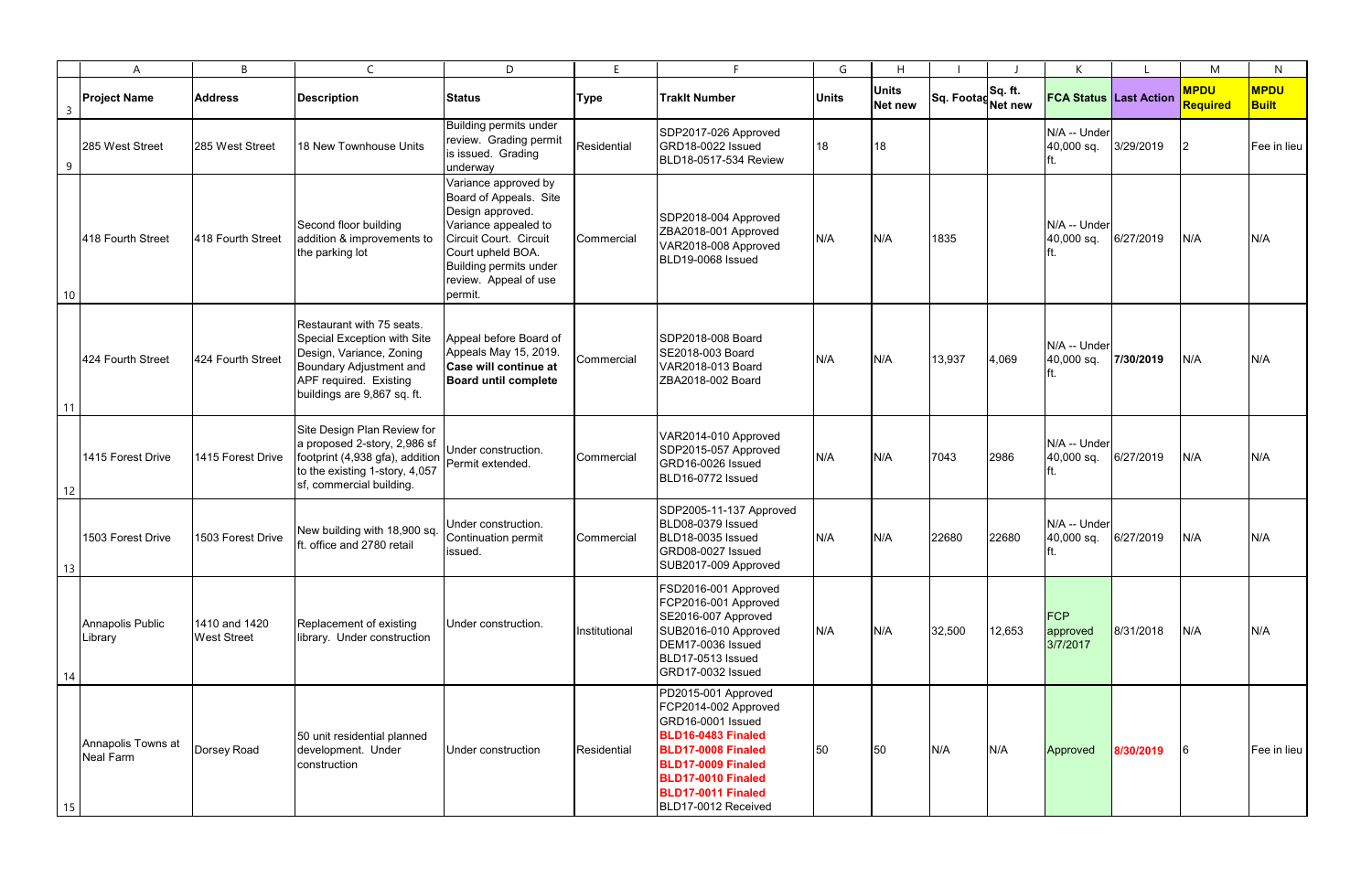|                | $\mathsf{A}$                          | B                                            | $\mathsf{C}$                                                                                                                                                                                                                                                                                                                                                                            | D                                                                                                                                                                              | E                | E.                                                                                                                                                                                                                                                                  | G            | H                              |                               |          | K                                    |              | M                              | N                           |
|----------------|---------------------------------------|----------------------------------------------|-----------------------------------------------------------------------------------------------------------------------------------------------------------------------------------------------------------------------------------------------------------------------------------------------------------------------------------------------------------------------------------------|--------------------------------------------------------------------------------------------------------------------------------------------------------------------------------|------------------|---------------------------------------------------------------------------------------------------------------------------------------------------------------------------------------------------------------------------------------------------------------------|--------------|--------------------------------|-------------------------------|----------|--------------------------------------|--------------|--------------------------------|-----------------------------|
| $\overline{3}$ | <b>Project Name</b>                   | <b>Address</b>                               | Description                                                                                                                                                                                                                                                                                                                                                                             | <b>Status</b>                                                                                                                                                                  | <b>Type</b>      | <b>Trakit Number</b>                                                                                                                                                                                                                                                | <b>Units</b> | <b>Units</b><br><b>Net new</b> | Sq. Footag Sq. ft.<br>Net new |          | <b>FCA Status Last Action</b>        |              | <b>MPDU</b><br><b>Required</b> | <b>MPDU</b><br><b>Built</b> |
| 16             | Annapolis Yacht Club<br>Eastport      | 314 Sixth Street<br>and 550 Severn<br>Avenue | Redevelopment of the<br>Annapolis Yacht Club -<br>Family Activity and Sailing<br>Centers on AYC owned<br>parcels located on each side<br>of Sixth Street in Eastport                                                                                                                                                                                                                    | Under construction                                                                                                                                                             | Commercial       | SDP2016-011 Approved<br>SE2016-004 Approved<br>SUB2016-009 Approved<br>GRD17-0002 Issued<br>GRD17-0003 Issued<br>DEM17-0020 Finaled<br>DEM17-023 Finaled<br>DEM17-0024 Finaled<br>DEM17-0025 Finaled<br>BLD17-0248 Issued<br>BLD17-0553 Issued<br>BLD18-0019 Issued | N/A          | N/A                            |                               |          | $N/A$ --<br><b>Critical Area</b>     | 9/28/2018    | N/A                            | N/A                         |
| 17             | <b>Bay Village Assisted</b><br>Living | 979 Bay Village<br><b>Drive</b>              | Proposed development of an<br>88-unit, full-service assisted<br>living facility containing 72<br>assisted living units and 16<br>units for memory care, on<br>property located at 979 Bay<br>Village Drive.                                                                                                                                                                             | Under construction                                                                                                                                                             | Institutional    | FSD2015-003 Approved<br>FCP2015-005 Approved<br>VAR2016-007 Approved<br>SE2016-001 Approved<br>GRD16-0034 Issued<br>BLD16-0778 Issued<br>BLD17-0321 Issued                                                                                                          | N/A          | N/A                            | 92020                         | 92020    | Approved                             | 6/28/2018    | N/A                            | N/A                         |
|                | <b>Central Park</b>                   | 9 Elliott Road                               | <b>Residential Planned</b><br>Development of forty-five<br>(45) single-family attached<br>townhomes on 4.973 acres,<br>located on the west side of<br>Elliot Road at Hilltop Lane                                                                                                                                                                                                       | Forest conservation plan<br>approved. Planning<br>Commission approved<br>Planned Development on Residential<br>Dec. 19, 2018. To apply<br>for building and grading<br>permits. |                  | FSD2015-008 Approved<br>FCP2017-003 Approved<br>PD2017-001 Approved                                                                                                                                                                                                 | 45           | 37                             | N/A                           | N/A      | <b>FCP</b><br>approved<br>11/29/2018 | 12/21/2018 5 |                                | Fee in lieu                 |
| 18<br>19       | Chesapeake Grove<br>at Bembe Beach    | Bembe Beach Rd                               | Residential Development.<br>Now proposing 42 units, not<br>44                                                                                                                                                                                                                                                                                                                           | Pending revisions                                                                                                                                                              | Residential      | PD2012-003 Revisions                                                                                                                                                                                                                                                | 42           | 42                             | N/A                           | N/A      | $N/A -$<br><b>Critical Area</b>      | 3/29/2019    | 15                             | Fee in lieu                 |
| 20             | Eastport Sail Loft                    | Fourth                                       | Mixed Planned Development<br>replacing warehouse.<br>Construction of a mixed use<br>building including eleven(11)<br>residential units--six of the<br>residential units are side by<br>St/Chesapeake Ave side townhomes that front on occupied.<br>Chesapeake and five are<br>apartments above the<br>commercial space--and<br>four(4) retail/commercial<br>spaces along Fourth Street. | Some tenant space                                                                                                                                                              | <b>Mixed Use</b> | PD2014-001 Approved<br>GRD15-0042 Issued<br>BLD15-0557 Issued<br>DEM15-0028 Finaled                                                                                                                                                                                 | 11           | 11                             | 2842                          | $-18945$ | $N/A -$<br><b>Critical Area</b>      | 7/30/2019    |                                | Fee in lieu                 |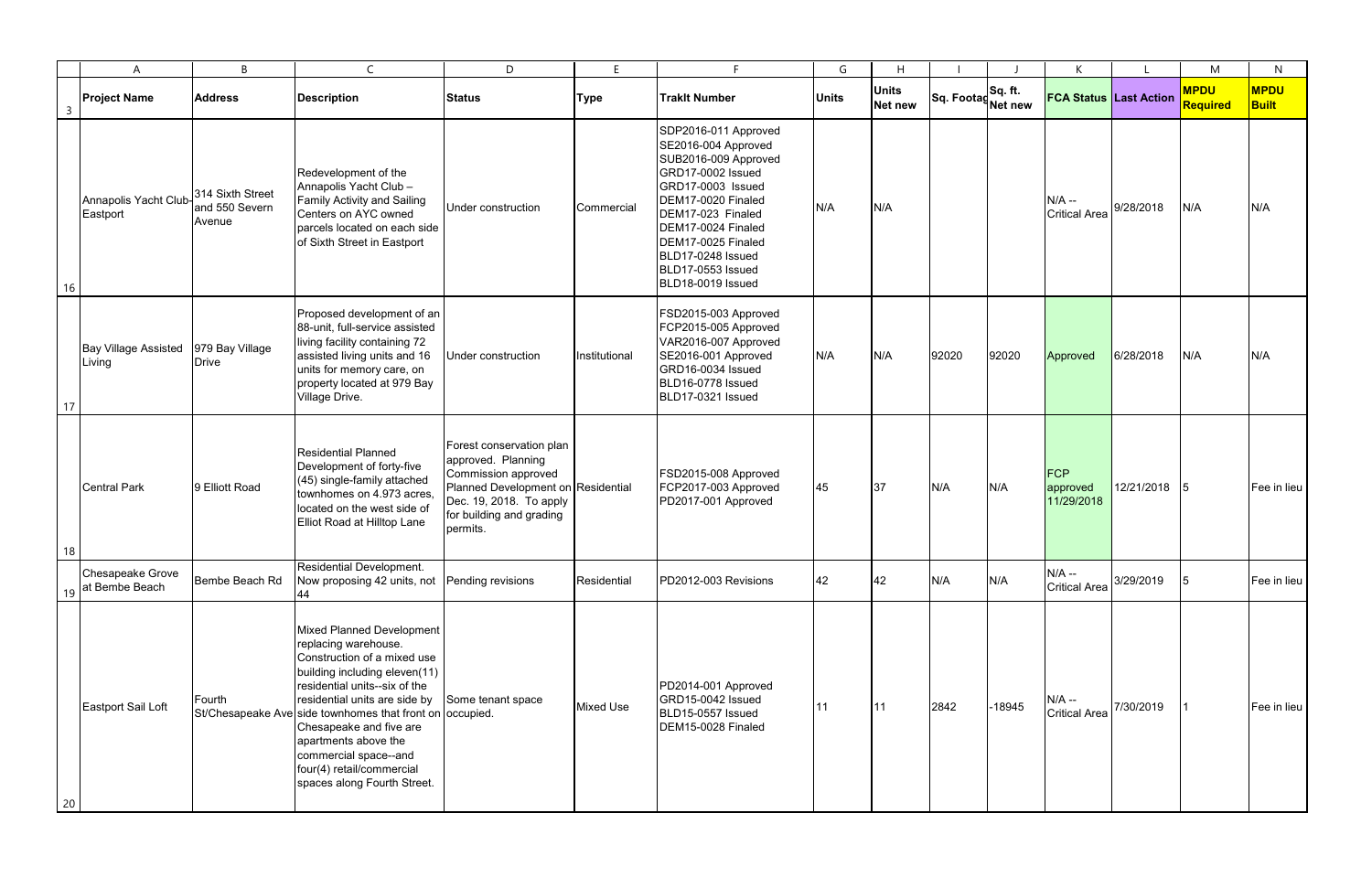|                | A                                                     | B                                             | $\mathsf{C}$                                                                                                                                                                                                                                                                                                                                                                                                                                                                                                                                 | D.                                                                                                                                                                                                                                                                                            | E           | F                                                                                                                                                                                             | G            | H                       |                              |        | K                                                        |           | M                       | $\mathsf{N}$                |
|----------------|-------------------------------------------------------|-----------------------------------------------|----------------------------------------------------------------------------------------------------------------------------------------------------------------------------------------------------------------------------------------------------------------------------------------------------------------------------------------------------------------------------------------------------------------------------------------------------------------------------------------------------------------------------------------------|-----------------------------------------------------------------------------------------------------------------------------------------------------------------------------------------------------------------------------------------------------------------------------------------------|-------------|-----------------------------------------------------------------------------------------------------------------------------------------------------------------------------------------------|--------------|-------------------------|------------------------------|--------|----------------------------------------------------------|-----------|-------------------------|-----------------------------|
| $\overline{3}$ | <b>Project Name</b>                                   | <b>Address</b>                                | Description                                                                                                                                                                                                                                                                                                                                                                                                                                                                                                                                  | <b>Status</b>                                                                                                                                                                                                                                                                                 | Type        | <b>Traklt Number</b>                                                                                                                                                                          | <b>Units</b> | <b>Units</b><br>Net new | Sq. FootagSq. ft.<br>Net new |        | <b>FCA Status Last Action</b>                            |           | <b>MPDU</b><br>Required | <b>MPDU</b><br><b>Built</b> |
| 21             | Enclave on Spa                                        | 1023 Spa Rd                                   | <b>Residential Planned</b><br>Development replacing<br>commercial auto repair and<br>rental use                                                                                                                                                                                                                                                                                                                                                                                                                                              | Under construction                                                                                                                                                                                                                                                                            | Residential | GRD14-0023 Issued<br>PD2013-001 Approved<br>DEM16-0007 Finaled<br>GRD16-0005 Issued<br>BLD16-0534 Finaled<br><b>BLD19-0046 Issued</b><br><b>BLD19-0048 Issued</b><br><b>BLD19-0051 Issued</b> | 36           | 36                      | N/A                          | N/A    | $N/A -$<br><b>Critical Area</b>                          | 8/30/2019 |                         | Fee in lieu                 |
| 22             | <b>Griscom Square</b>                                 | Tyler Avenue / Bay<br>Ridge Avenue            | 12 single family dwelling Res   construction. To apply<br>Planned Development                                                                                                                                                                                                                                                                                                                                                                                                                                                                | Phase 1 under<br>for building permits for<br>phase 2                                                                                                                                                                                                                                          | Residential | FSD2014-002 Approved<br>FCP2015-002 Approved<br>BLD14-0360 Finaled<br>DEM14-0024 Finaled<br>GRD16-0003 Intl Appvl                                                                             | 12           | 12                      | N/A                          | N/A    | Approved                                                 | 4/27/2018 |                         |                             |
| 23             | Kiddie Academy<br>(formerly known as<br>Thomas Woods) | <b>Forest Drive</b>                           | 10 unit SFD/Townhouse PD.<br>New applicant has proposed<br>a daycare facility                                                                                                                                                                                                                                                                                                                                                                                                                                                                | Grading permit has initial<br>approval. Special<br>exception with site<br>design for childcare<br>facility is under review.                                                                                                                                                                   | Residential | PD2014-002 Approved<br>FCP2014-001 Approved<br>GRD15-0059 Approved<br><b>SE2019-004 Review</b><br>SDP2019-001 Review                                                                          |              |                         |                              |        | Approved                                                 | 5/29/2019 | N/A                     | N/A                         |
| 24             | <b>Lincoln Drive</b>                                  | Lincoln Drive and<br>Chinquapin Round<br>Road | Proposed commercial<br>building for retail office space Site design plan<br>& warehouse. (The<br>property's street frontage is<br>on Lincoln Drive) 13,200 sq.<br>ft commercial space for<br>retail, office & warehouse.                                                                                                                                                                                                                                                                                                                     | approved. To apply for<br>building and grading<br>permits                                                                                                                                                                                                                                     | Commercial  | SDP2016-022 Approved                                                                                                                                                                          | N/A          | N/A                     | 13,200                       | 13,200 | N/A -- Under<br>40,000 sq.                               | 1/29/2018 | N/A                     | N/A                         |
| 25             | Lofts at Eastport<br>Landing                          | Chesapeake<br>Avenue                          | <b>Revised Site Design</b><br>application to redevelop an<br>approximately 2 acre portion Site design application<br>of the existing Eastport<br>Shopping Center site (6.75<br>acres) with a proposed<br>project consisting of 98<br>rental apartments units with<br>retail and/or commercial<br>uses on portions of the<br>ground floor. The<br>commercial/retail component Hearing on merits held<br>comprises approximately<br>3,029 square feet. Parking<br>areas of 150 structured<br>spaces are located within the<br>proposed garage. | approved. To apply for<br>building and grading<br>permits. Appeal of site<br>design approval has<br>been filed. Hearing on<br>preliminary motions held Mixed Use<br>Feb. 20, 2019. Decision<br>issued March 26, 2019.<br>June 4, 2019 and July<br>17, 2019. Will continue<br>until completed. |             | PD2016-002 Cancelled<br>SDP2018-006 Approved<br>APL2018-002 Review                                                                                                                            | 98           | 98                      | 11898                        | 11898  | No FSD<br>required,<br>more than<br>50% Critical<br>Area | 7/30/2019 |                         |                             |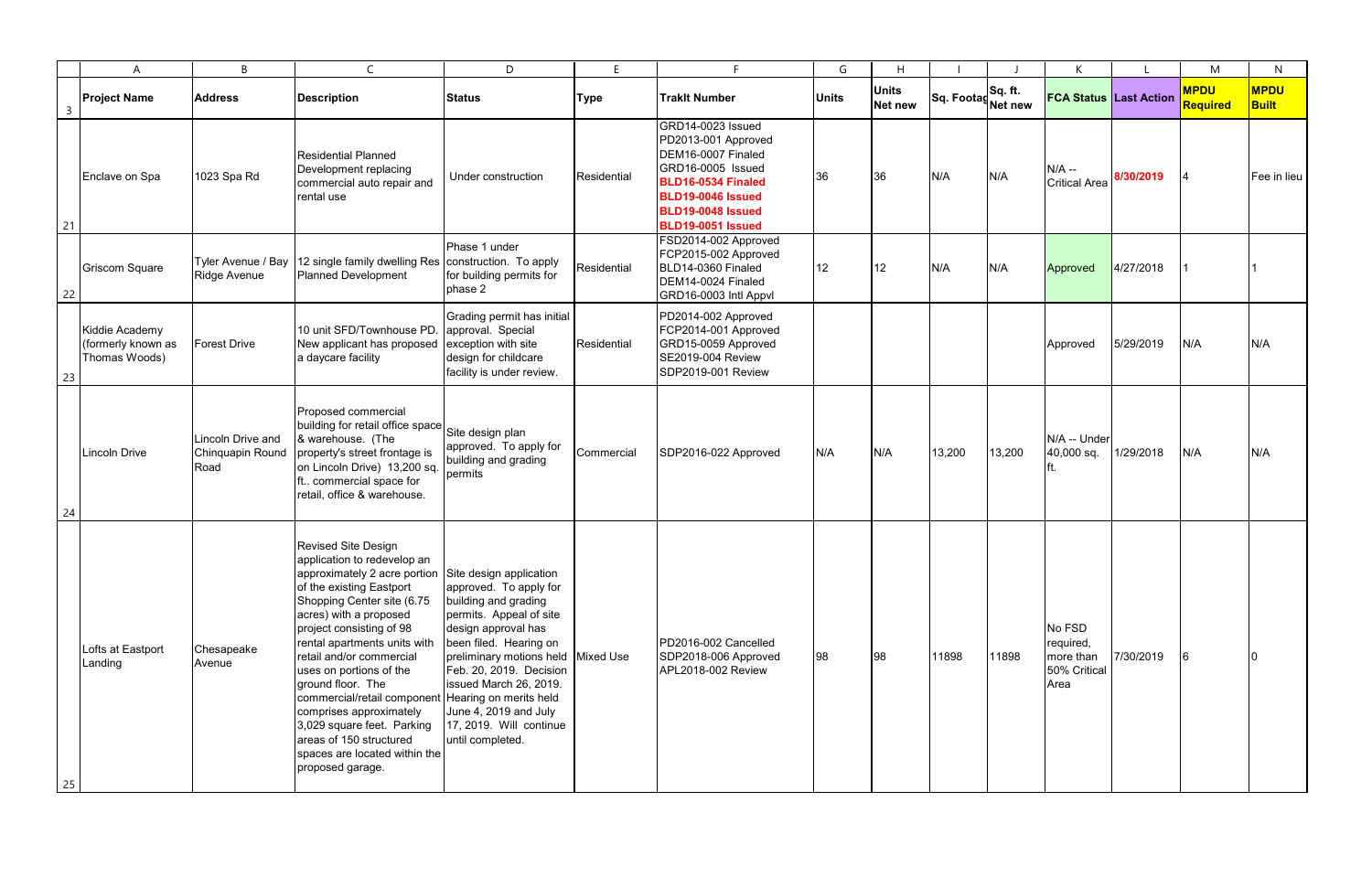|                | A                                           | B                                       | $\mathsf{C}$                                                                                                                                                                                                                  | D                                                                                                                                          | F             |                                                                                                                                             | G            | H                       |                    |         |                                                          |            | M                              | N                           |
|----------------|---------------------------------------------|-----------------------------------------|-------------------------------------------------------------------------------------------------------------------------------------------------------------------------------------------------------------------------------|--------------------------------------------------------------------------------------------------------------------------------------------|---------------|---------------------------------------------------------------------------------------------------------------------------------------------|--------------|-------------------------|--------------------|---------|----------------------------------------------------------|------------|--------------------------------|-----------------------------|
| $\overline{3}$ | <b>Project Name</b>                         | <b>Address</b>                          | <b>Description</b>                                                                                                                                                                                                            | <b>Status</b>                                                                                                                              | <b>Type</b>   | <b>Traklt Number</b>                                                                                                                        | <b>Units</b> | <b>Units</b><br>Net new | Sq. Footag Net new | Sq. ft. | <b>FCA Status Last Action</b>                            |            | <b>MPDU</b><br><b>Required</b> | <b>MPDU</b><br><b>Built</b> |
| 26             | Manekin                                     | 1750 Forest Drive                       | Site design plan review for<br>alterations of existing<br>building and parking lot                                                                                                                                            | Site Design Plan Review<br>approved. Permits<br>issued. Under<br>construction Some<br>spaces leased.                                       | Commercial    | FSD2016-006 Approved<br>FCP2017-002 Approved<br>SDP2017-001 Approved<br>BLD17-0369 Finaled<br>GRD16-0025 Issued<br><b>BLD19-0265 Issued</b> | N/A          | N/A                     | 107324             | 10      | <b>FSD</b> and<br><b>FCP</b><br>approved                 | 8/30/2019  | N/A                            | N/A                         |
| 27             | <b>Newtowne 20</b>                          | <b>810 Brooke Court</b>                 | <b>Redevelopment of</b><br><b>Newtown 20</b>                                                                                                                                                                                  | <b>Forest stand</b><br>delineation under<br>review                                                                                         | Residential   | <b>FSD2019-001 Review</b>                                                                                                                   | 78           |                         |                    |         | <b>FSD under</b><br>review                               | 8/30/2019  | N/A                            | N/A                         |
| 28             | Park Place Hotel                            | Park Place                              | <b>JBJ Management Company,</b><br>Inc. proposes to modify the<br>Park Place planned<br>development to add a<br>second hotel with 139<br>rooms on the Taylor Avenue<br>at Tax Map 51C, Grid 15,<br>Parcel 53/Expansion Area #9 | Pending revisions from<br>applicant.                                                                                                       | Commercial    | PD2018-002 Revisions                                                                                                                        | N/A          | N/A                     |                    |         | No FSD<br>required,<br>more than<br>50% Critical<br>Area | 3/29/2019  | N/A                            | N/A                         |
| 29             | Parkside Preserve                           | 745 Annapolis<br>Neck Road              | <b>Residential Planned</b><br>Development 66 SF + 86 TH<br>$(19 \text{ MPDUs}) = 152 \text{ units}.$<br>Reduced to 44 SF + 86 TH                                                                                              | Grading permit has initial<br>approval. To apply for<br>building permits.                                                                  | Residential   | FSD2015-002 Approved<br>PD2010-004 Approved<br>GRD15-0026 Intl Appvl                                                                        | 130          | 130                     | N/A                | N/A     | Approved                                                 | 8/31/2018  | 19                             |                             |
| 30             | Parole Place                                | 103 Old Solomon's<br><b>Island Road</b> | A planned unit development<br>including retail, multi-family<br>and townhouse uses. There<br>are 90 residential over retail<br>units proposed and 68<br>townhomes proposed.                                                   | Forest conservation plan<br>and planned<br>development application Mixed Use<br>pending revisions from<br>applicant                        |               | FSD2017-001 Approved<br>FCP2017-008 Revisions<br>PD2017-002 Revisions<br>SUB2017-010 Revisions                                              | 158          | 158                     | 30000              | 30000   | <b>FSD</b><br>approved<br>and FCP<br>under<br>review     | 3/29/2019  | <b>TBD</b>                     |                             |
| 31             | <b>Primrose Hill</b>                        | Milkshake Ln                            | <b>Residential Planned</b><br>Development 7 SF + 19 TH<br>(no MPDUs) = $26$ units                                                                                                                                             | Building permits, portion<br>under review, portion<br>approved for Primrose<br>Hill, Norma Alley, and<br>Landmesser. Under<br>construction | Residential   | PD2012-001 Approved<br>FCP2013-002 Approved<br>GRD15-0060 Issued<br>DEM16-0051 Finaled<br><b>BLD17 various Approved</b>                     | 26           | 26                      | N/A                | N/A     | Approved                                                 | 7/30/2019  | 13.                            | Fee in lieu                 |
| 32             | <b>Public Works</b><br>Maintenance Facility | 935 Spa Road                            | The project consists of the<br>construction of four new<br>buildings, two of which are<br>storage facilities and two are Grading permit issued.<br>for administration and<br>maintenance operations.                          | Special Exception and<br>site design approved.<br><b>Building Permits issued.</b>                                                          | Institutional | SDP2017-004 Approved<br>SE2017-004 Approved<br>DEM15-0039 Intl Appvl<br>GRD17-0026 Issued<br>BLD17-0422 Issued<br>BLD17-0423 Issued         | N/A          | N/A                     | 21000              |         | $N/A -$<br><b>Critical Area</b>                          | 12/29/2017 | N/A                            | N/A                         |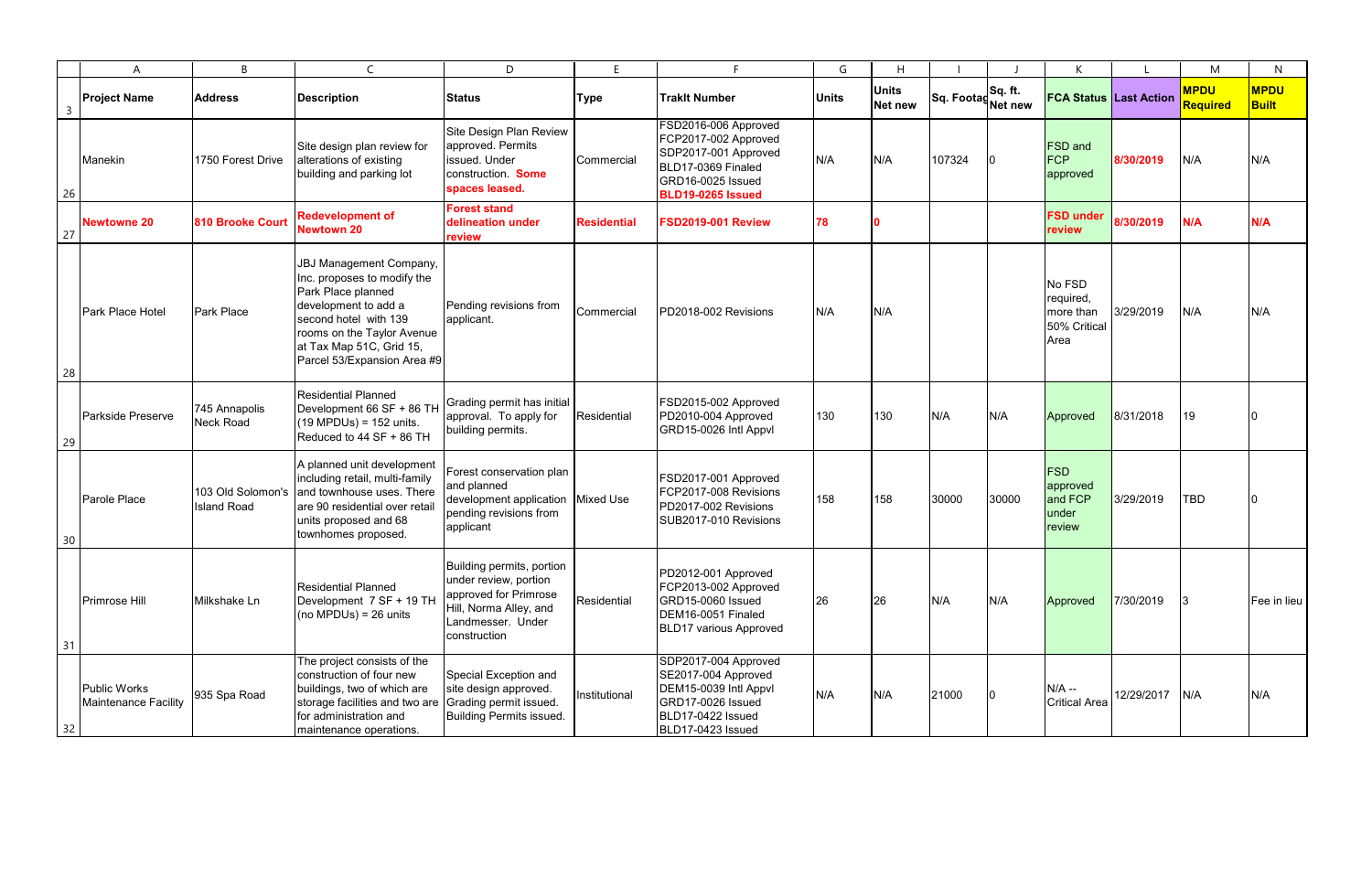|                | $\mathsf{A}$                                                  | B                                | $\mathsf{C}$                                                                                                                                                                                                                                                                                                                        | D.                                                                                                                                                                                                                                                                 | E.               | F                                                                                                                                                                                                                                                             | G            | H                       |                               |        | K                                |           | M                        | $\mathsf{N}$                |
|----------------|---------------------------------------------------------------|----------------------------------|-------------------------------------------------------------------------------------------------------------------------------------------------------------------------------------------------------------------------------------------------------------------------------------------------------------------------------------|--------------------------------------------------------------------------------------------------------------------------------------------------------------------------------------------------------------------------------------------------------------------|------------------|---------------------------------------------------------------------------------------------------------------------------------------------------------------------------------------------------------------------------------------------------------------|--------------|-------------------------|-------------------------------|--------|----------------------------------|-----------|--------------------------|-----------------------------|
| $\overline{3}$ | <b>Project Name</b>                                           | <b>Address</b>                   | <b>Description</b>                                                                                                                                                                                                                                                                                                                  | <b>Status</b>                                                                                                                                                                                                                                                      | Type             | <b>Traklt Number</b>                                                                                                                                                                                                                                          | <b>Units</b> | <b>Units</b><br>Net new | Sq. Footag Sq. ft.<br>Net new |        | <b>FCA Status Last Action</b>    |           | <b>MPDU</b><br>Required  | <b>MPDU</b><br><b>Built</b> |
| 33             | Rocky Gorge                                                   | Aris T. Allen Blvd /<br>Yawl Rd. | 17 SF + 31 TH (6 MPDUs) =<br>48 units. Major modification<br>to residential planned<br>development known as Aris<br><b>T. Allen Boulevard, Lots 1-</b><br>48. The modification includes<br>vehicular access from Aris T<br>Allen Blvd., removes<br>vehicular access from Yawl<br>Rd. and eliminates two<br>dwellings, from 48 to 46 | Proposed modification to<br>planned development.<br>Hearing on March 2,<br>2017. Planning<br><b>Commission denied</b><br>application for<br>modification. Applicants<br>are proceeding under<br>original approval issued<br>in 2006 (2005-11-547)                  | Residential      | Original approval for 48 units<br>approved in 2006<br>GRD14-0006 Approved<br>FSD2014-001Approved<br>PD2016-001 (modification of<br>original approval) Denied<br>GRD15-0044 Intl Appvl                                                                         | 46           | 46                      | N/A                           | N/A    | Approved                         | 8/31/2018 |                          |                             |
| 34             | Rodgers Heights                                               | Rodgers Heights                  | Redevelopment of existing<br>subdivision                                                                                                                                                                                                                                                                                            | <b>Under Construction</b>                                                                                                                                                                                                                                          | Residential      | SDP2008-170 Approved<br>BLD15-0530 Finaled<br>GRD15-0016 Issued<br>DEM17-0049 Finaled<br>GRD18-0013 Issued                                                                                                                                                    |              |                         | N/A                           | N/A    | $N/A -$<br><b>Critical Area</b>  | 7/30/2019 | N/A -- Under<br>10 units | N/A                         |
| 35             | Sailor's Quay                                                 | 812 Bay Ridge Ave                | The Applicant seeks<br>approval to modify the<br>planned development by<br>amending Condition 3 such<br>that a residential use or a<br>commercial use may be<br>established on Lot 8                                                                                                                                                | Under construction                                                                                                                                                                                                                                                 | <b>Mixed Use</b> | PD2018-001 Approved<br>GRD18-0034 Issued<br>BLD18-0762 Issued                                                                                                                                                                                                 |              |                         | N/A                           | N/A    | N/A--Lot<br>exists               | 5/29/2019 | N/A--Lot<br>exists       | N/A--Lot<br>exists          |
| 36             | Society for the<br>Prevention of Cruelty<br>to Animals (SPCA) | 1815 Bay Ridge<br>Ave            | Modification of existing<br>special exception to build a<br>new animal building and<br>reconfigure the parking lot                                                                                                                                                                                                                  | Variance approved at<br>Board of Appeals<br>meeting on March 5,<br>2019. Grading permit<br>pending revisions                                                                                                                                                       | Institutional    | SE2017-003 Approved<br>VAR2017-007 Approved<br><b>GRD19-0031 Revisions</b>                                                                                                                                                                                    | N/A          | N/A                     | 27415                         | 7155   | $N/A -$<br><b>Critical Area</b>  | 8/30/2019 | N/A                      | N/A                         |
| 37             | South Annapolis<br>Yacht Centre (SAYC)                        | <b>Boucher Ave</b>               | <b>Mixed Maritime</b><br>Redevelopment. Major<br>subdivision of parcels Tax<br>Map 52D, Parcels: 80, 81,<br>82, 83, 84, 85, 86, 87, 122,<br>139, and 211.                                                                                                                                                                           | Preliminary approval of<br>subdivision given by<br>Planning Commission in<br>January. Site plan<br>approved. Plat had been Mixed Use<br>recorded. Building<br>permits under review and<br>demolition permits<br>approved. First phase of<br>construction underway. |                  | PORT17-0024 Approved<br>SDP2015-063 Approved<br>SUB2016-007 Intl Appvl<br>BLD17-0629 Issued<br>GRD17-0041 Intl Appvl<br>DEM18-0036 Intl Appvl<br>DEM18-0037 Intl Appvl<br>BLD18-0191 Revisions<br>BLD18-0213 Review<br>BLD18-0234 Review<br>BLD18-0268 Review |              |                         | 14,660                        | 14,660 | $N/A$ --<br><b>Critical Area</b> | 5/29/2019 | N/A -- Under<br>10 units | N/A                         |
| 38             | St. Mary's School                                             | 109 Duke of<br>Gloucester        | Proposed two-story addition<br>to existing elementary school Pending revisions.<br>to provide 8 classrooms for<br>students.                                                                                                                                                                                                         |                                                                                                                                                                                                                                                                    | Institutional    | SDP2016-005 Revision<br>HPC2016-010 Approved                                                                                                                                                                                                                  | N/A          | N/A                     | 12,694                        | 12,694 | $N/A -$<br><b>Critical Area</b>  | 1/28/2017 | N/A                      | N/A                         |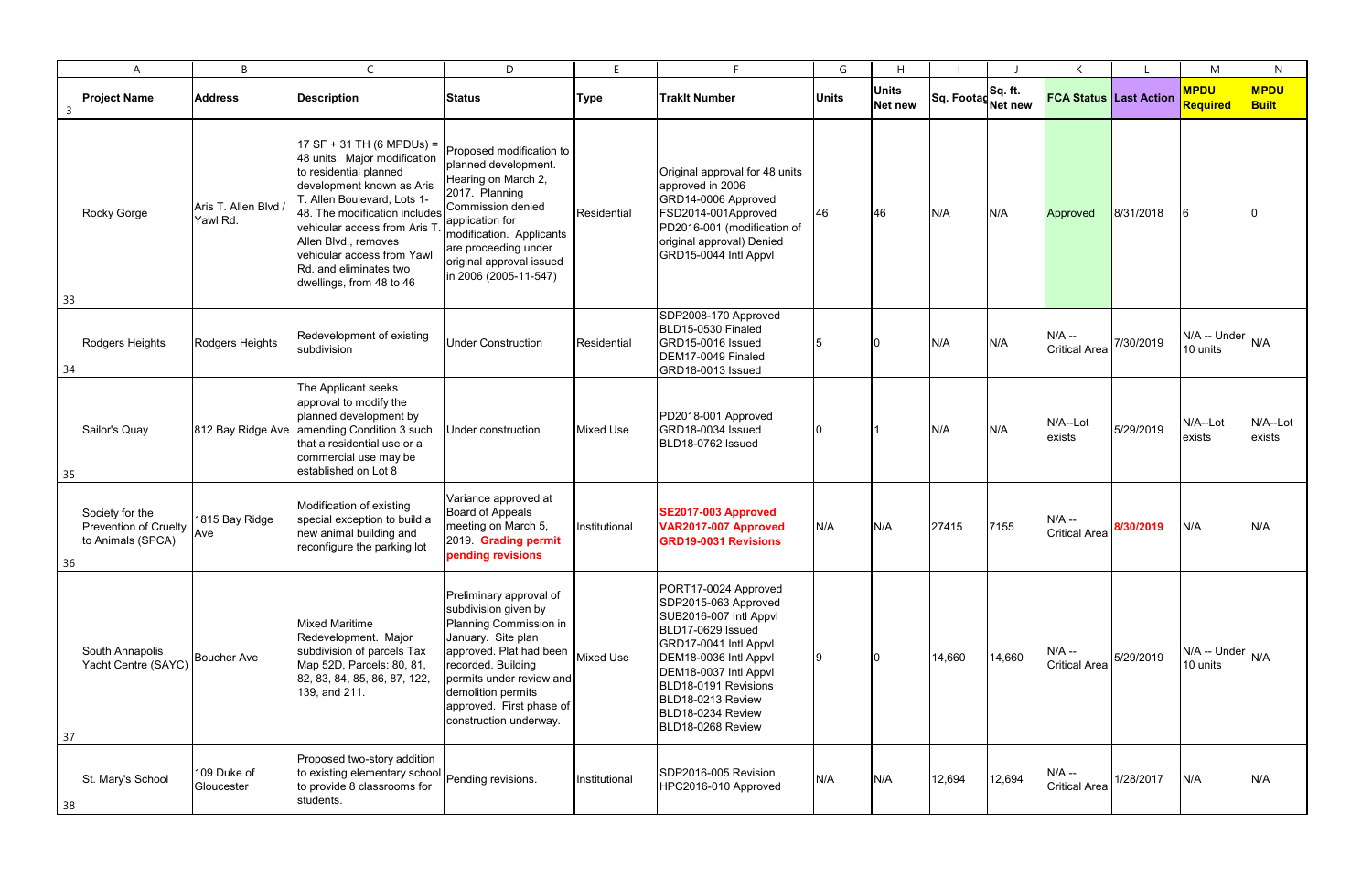|                                                                | A                                      | B                                      | $\mathsf{C}$                                                                                                                                                          | D                                                                                                                                                                                                             | E.            | F.                                                                                                                                                                                         | G            | H                       |                               |        | K                                                                        |            | M                                | N                           |
|----------------------------------------------------------------|----------------------------------------|----------------------------------------|-----------------------------------------------------------------------------------------------------------------------------------------------------------------------|---------------------------------------------------------------------------------------------------------------------------------------------------------------------------------------------------------------|---------------|--------------------------------------------------------------------------------------------------------------------------------------------------------------------------------------------|--------------|-------------------------|-------------------------------|--------|--------------------------------------------------------------------------|------------|----------------------------------|-----------------------------|
| $\mathsf{3}$                                                   | <b>Project Name</b>                    | <b>Address</b>                         | <b>Description</b>                                                                                                                                                    | <b>Status</b>                                                                                                                                                                                                 | <b>Type</b>   | <b>Traklt Number</b>                                                                                                                                                                       | <b>Units</b> | <b>Units</b><br>Net new | Sq. Footag Sq. ft.<br>Net new |        | <b>FCA Status Last Action</b>                                            |            | <b>MPDU</b><br><b>Required</b>   | <b>MPDU</b><br><b>Built</b> |
| 39                                                             | <b>Terrapin Station</b>                | 201 and 203 Taylor<br>Avenue at Poplar | Six unit subdivision SFD                                                                                                                                              | <b>Planning Commission</b><br>approved on Oct. 4,<br>2018. To apply for<br>building and grading<br>permits                                                                                                    | Residential   | FSD2015-001 Approved<br>FCP2016-002 Prelim Appvl<br>SUB2016-006 Approved                                                                                                                   | 6            | 15.                     | N/A                           | N/A    | <b>FCP Prelim</b><br>Approval                                            | 10/29/2018 | $N/A$ -- Under $N/A$<br>10 units |                             |
| 40                                                             | <b>Towne Courts</b>                    | 2010 West Street                       | Mixed-use development with<br>42 units and 2,400 sq. ft. of<br>commercial                                                                                             | Project has tax credits.<br>FCP has preliminary<br>approval and SDP is<br>approved. Building and<br>grading permits pending<br>revisions                                                                      | Residential   | FSD2017-002 Approved<br>FCP2018-001 Prlim Appvl<br>SDP2017-054 Approved<br>BLD19-0249 Revision<br>GRD19-0021 Revision<br>BLD19-0250 Revision<br>BLD19-0252 Revision<br>BLD19-0251 Revision | 42           | 42                      | 2400                          | 2400   | <b>FSD</b><br>Approved<br>FCP prelim.<br>approval<br>11/28/18            | 7/30/2019  |                                  |                             |
| 41                                                             | <b>Truxtun Park Pool</b>               | 251 Pump House<br>Road                 | Project to rebuild existing<br>pool and add improved<br>facilities                                                                                                    | Board of Appeals hearing<br>held 4/2/2019 and<br>opinion is pending                                                                                                                                           | Institutional | SE2019-0011 Board                                                                                                                                                                          |              |                         |                               |        | $N/A$ --Critical $\left  \right _{4/29/2019}$<br>Area                    |            | N/A                              | N/A                         |
| 42                                                             | <b>Tyler Heights</b><br>Elementary     | 200 Janwall Street                     | Renovation and 44,000 sq.<br>ft. addition to the existing<br>school                                                                                                   | FCP approved. Building<br>and Grading permit<br>issued                                                                                                                                                        | Institutional | FSD2017-003 Approved<br>FCP2018-002 Prelim Appvl<br>SDP2018-002 Approved<br>BLD18-0368 Issued<br>GRD18-0015 Issued                                                                         | N/A          | N/A                     | 71627                         | 44,000 | <b>FSD</b><br>approved<br>12/15/17<br><b>FCP</b><br>approved<br>9/10/18  | 11/28/2018 | N/A                              | N/A                         |
|                                                                | Villages at<br><b>Providence Point</b> | Road/Spa Road<br>and Forest Drive      | Continuing Care Retirement<br>2625 Masque Farm Community with a total of<br>351 units with 30 residential<br>cottages, 2 multi-residence<br>buildings, and 8 duplexes | <b>Forest Stand Delineation</b><br>was approved under<br>previous Crystal Spring<br>proposal. Have<br>submitted Forest<br>Conservation Plan and<br>other applications. Plans<br>are out for agency<br>review. | Institutional | FCP2017-006 Review<br>PD2019-001 Review<br>SUB2017-004 Review                                                                                                                              | 351          | 351                     | N/A                           | N/A    | <b>FSD</b><br>Approved<br>FCP2017-<br>006<br>Application<br>under review | 5/29/2019  | N/A                              | N/A                         |
|                                                                |                                        |                                        |                                                                                                                                                                       |                                                                                                                                                                                                               |               |                                                                                                                                                                                            |              |                         |                               |        |                                                                          |            |                                  |                             |
| 43<br>44<br>45<br>46<br>47<br>48<br>49<br>50<br>51<br>52<br>53 |                                        | Legend                                 |                                                                                                                                                                       |                                                                                                                                                                                                               |               |                                                                                                                                                                                            |              |                         |                               |        |                                                                          |            |                                  |                             |
|                                                                |                                        | <b>ADM</b>                             | Administrative Interpretation                                                                                                                                         |                                                                                                                                                                                                               |               |                                                                                                                                                                                            |              |                         |                               |        |                                                                          |            |                                  |                             |
|                                                                |                                        | <b>APF</b><br><b>BLD</b>               | <b>Adequate Public Facilities</b><br><b>Building permit</b>                                                                                                           |                                                                                                                                                                                                               |               |                                                                                                                                                                                            |              |                         |                               |        |                                                                          |            |                                  |                             |
|                                                                |                                        | <b>BMP</b>                             | <b>Buffer Management Plan</b>                                                                                                                                         |                                                                                                                                                                                                               |               |                                                                                                                                                                                            |              |                         |                               |        |                                                                          |            |                                  |                             |
|                                                                |                                        | <b>DEM</b>                             | Demolition permit                                                                                                                                                     |                                                                                                                                                                                                               |               |                                                                                                                                                                                            |              |                         |                               |        |                                                                          |            |                                  |                             |
|                                                                |                                        | <b>FCA</b>                             | <b>Forest Conservation Act</b>                                                                                                                                        |                                                                                                                                                                                                               |               |                                                                                                                                                                                            |              |                         |                               |        |                                                                          |            |                                  |                             |
|                                                                |                                        | <b>FCP</b>                             | <b>Forest Conservation Plan</b>                                                                                                                                       |                                                                                                                                                                                                               |               |                                                                                                                                                                                            |              |                         |                               |        |                                                                          |            |                                  |                             |
|                                                                |                                        | <b>FSD</b>                             | <b>Forest Stand Delineation</b>                                                                                                                                       |                                                                                                                                                                                                               |               |                                                                                                                                                                                            |              |                         |                               |        |                                                                          |            |                                  |                             |